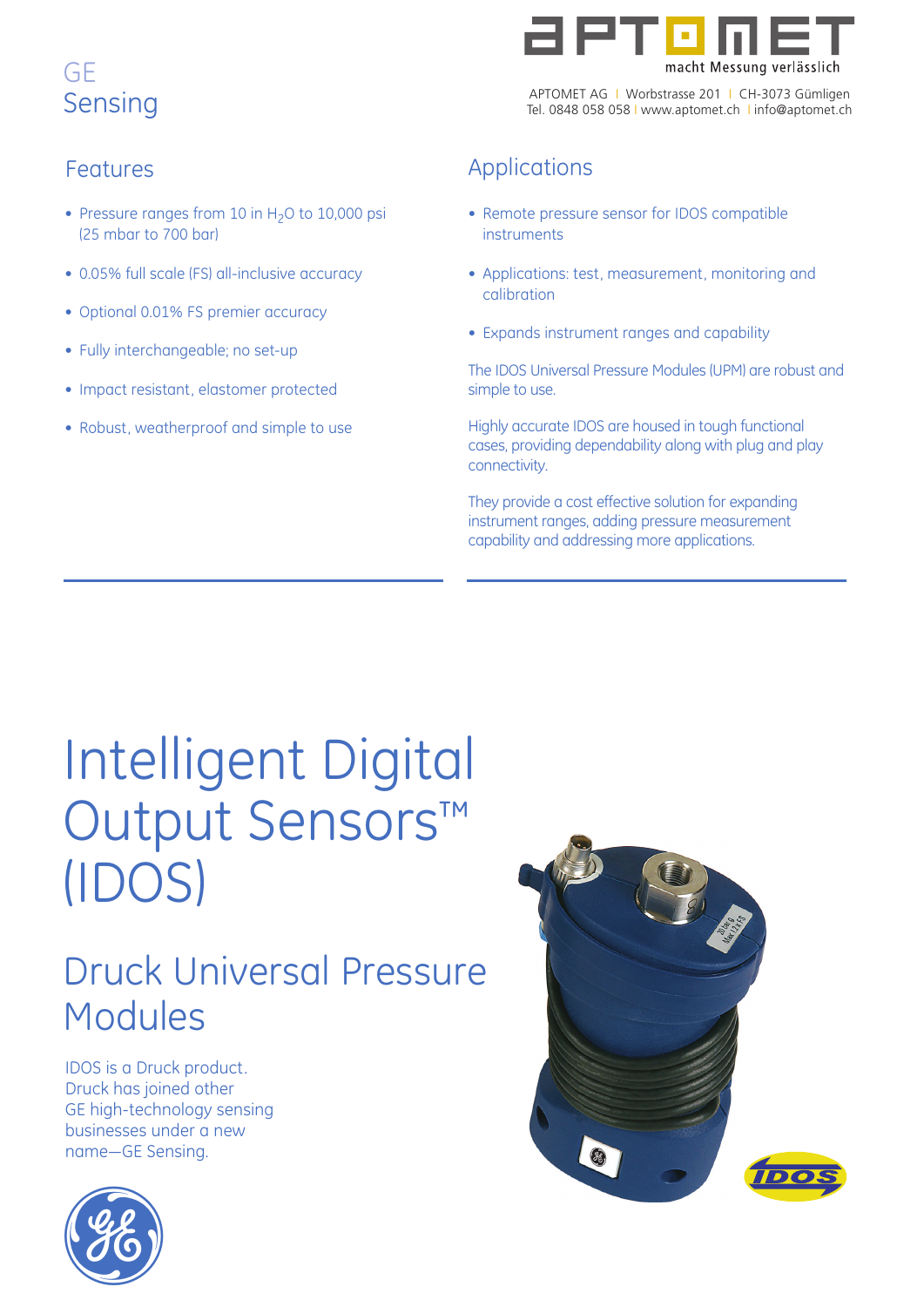# IDOS Specifications

## Compatible Products

The DPI 800 Series of robust, highly reliable and simple to use hand-held indicators and calibrators address a broad range of applications with the following features:

|                                                                            | 800<br>$\overline{B}$ | 802<br>$\overline{B}$ | 811<br>$\overline{B}$ $\overline{B}$ | 812              | 820<br>$\overline{a}$ | 821<br>좀 좀   | 822              | 832<br>$\overline{B}$ | 841<br>ā | 842<br>$\overline{B}$ |
|----------------------------------------------------------------------------|-----------------------|-----------------------|--------------------------------------|------------------|-----------------------|--------------|------------------|-----------------------|----------|-----------------------|
| <b>Features</b>                                                            | P                     | Þ                     |                                      | <b>RTD</b>       | °F (°C)               |              | <b>TC</b>        | mA/V                  |          | Hz                    |
| Indicator (measure pressure)                                               | $\checkmark$          | ✓                     |                                      |                  |                       |              |                  |                       |          |                       |
| Calibrator (measure or source)                                             |                       |                       | ✓                                    | $\checkmark$     |                       | ✓            | ✓                | ✓                     | ✓        | ✓                     |
| Thermometer (dual input T1, T2, T1-T2)                                     |                       |                       |                                      |                  | ✓                     |              |                  |                       |          |                       |
| mA measure with 24 V loop power                                            |                       | ✓                     |                                      | $\checkmark$     |                       |              | ✓                | ✓                     |          | ✓                     |
| Switch test                                                                |                       | ✓                     |                                      | ✓                |                       |              | ✓                | ✓                     |          | ✓                     |
| <b>HART</b> resistor                                                       |                       | ✓                     |                                      | ✓                |                       |              | ✓                | ✓                     |          | ✓                     |
| Programmable step and ramp output                                          |                       | $\checkmark$          | ✓                                    |                  |                       | ✓            | ✓                | ✓                     | ✓        | ✓                     |
| Hold, scaling, max/min/avg, filter,<br>alarm, tare                         | ✓                     | ✓                     | ✓                                    | ✓                |                       | $\checkmark$ | ✓                | ✓                     | ✓        |                       |
| 25 pressure units, flow scaling, leak<br>test                              | ✓                     | ✓                     | $\bf{0}$                             | $\mathbf 0$      | $\mathbf 0$           | $\mathbf 0$  | $\bf o$          | $\bf{0}$              | O        | $\bf{0}$              |
| 1000 point data memory, RS232                                              | 0                     | $\boldsymbol{e}$      | ❷                                    | $\boldsymbol{Q}$ | ✓                     | $\mathbf{Q}$ | $\boldsymbol{Q}$ | 0                     |          | 00                    |
| <b>Applications</b>                                                        |                       |                       |                                      |                  |                       |              |                  |                       |          |                       |
| Measurement and monitoring                                                 | $\checkmark$          | ✓                     | $\checkmark$                         | $\checkmark$     | $\checkmark$          | ✓            | ✓                | ✓                     | ✓        | ✓                     |
| Indicator, controller and recorder<br>testing                              | ✓                     | ✓                     |                                      |                  |                       | ✓            | ✓                | ✓                     |          |                       |
| Transmitter maintenance and<br>calibration                                 |                       | ✓                     |                                      | ✓                |                       |              | ✓                | ✓                     |          | ✓                     |
| Process loop set-up and maintenance                                        |                       | ✓                     |                                      | $\checkmark$     |                       |              | ✓                | ✓                     |          | ✓                     |
| Switch, trip and safety system testing                                     |                       | ✓                     |                                      | ✓                |                       |              | ✓                | ✓                     |          | ✓                     |
| <b>①</b> Optional (please refer to IDOS datasheet), <sup>2</sup> Optional. |                       |                       |                                      |                  |                       |              |                  |                       |          |                       |

 $\bullet$  Optional (please refer to IDOS datasheet), <sup>2</sup> Optional.

## IDOS Flexibility

#### **Intelligent Digital Output Sensor (IDOS)**

Universal Pressure Modules are available from 10 in H2O to 10,000 psi (25 mbar to 700 bar).

#### **Total Flexibility**

IDOS modules can be used with any compatible instrument; for example, a DPI 812 RTD loop calibrator can become a fully featured pressure calibrator.

#### **Instrument Range Expansion**

Simply achieved by adding modules



## DPI 150 Pressure Indicator

#### A high precision, simple to use bench or panel mounted indicator suitable as a secondary standard

| <b>Features</b>                                                                                                                                                                                                             | <b>Applications</b>                                                                                                                                                                         |  |  |  |
|-----------------------------------------------------------------------------------------------------------------------------------------------------------------------------------------------------------------------------|---------------------------------------------------------------------------------------------------------------------------------------------------------------------------------------------|--|--|--|
| • Barometer*<br>$\bullet$ IEEE-488* and RS232<br>• Analog output, V and mA*<br>• Airspeed indication<br>• Hold, maximum/minimum and average<br>• Filter, scaling and tare<br>• 25 pressure units plus 5 user<br>• Leak test | • Sensor calibration<br>• Instrument calibration<br>• Test/measurement<br>• System monitoring<br>• Autmated production test<br>and calibration<br>• Pressure data logging<br>• Leak testing |  |  |  |
|                                                                                                                                                                                                                             |                                                                                                                                                                                             |  |  |  |

*\*Optional feature*

### IDOS Universal Pressure Module

| <b>Pressure Range</b>                                                  | G/D          | G | A            | Media       |   | S     | *Accuracy %FS<br>Ρ |
|------------------------------------------------------------------------|--------------|---|--------------|-------------|---|-------|--------------------|
| $\pm 10$ in H <sub>2</sub> O (25 mbar)                                 | $\checkmark$ |   |              | 0           | ❸ | 0.1   | 0.03               |
| $.±1, 3, 5,$ or 10 psi<br>(70, 200, 350,<br>or 700 mbar)               | $\checkmark$ |   |              | ❷           | ❸ | 0.075 | 0.03               |
| 5 psi (350 mbar)                                                       |              |   | ✓            | ❷           |   | 0.1   | N/A                |
| -15 to 15 or 30 psi<br>$(-1)$ to $1$ or $2$ bar)                       | ✓            |   |              | ❷           | ❸ | 0.05  | 0.01               |
| 30 psi (2 bar)                                                         |              |   | $\checkmark$ | 0           |   | 0.075 | N/A                |
| -15 to 50, 100, 150<br>or 300 psi (-1 to 3.5,<br>7. 10 or 20 bar)      |              |   |              | $\mathbf 0$ |   | 0.05  | 0.01               |
| 100, 300 psi<br>(7, 20 bar)                                            |              |   | ✓            | $\bf{0}$    |   | 0.075 | N/A                |
| 500, 1000, 1500,<br>2000 or 3000 psi<br>(35, 70, 100, 135,<br>200 bar) |              |   |              | $\mathbf 0$ |   | 0.05  | 0.01               |
| 5000 or 10,000 psi<br>(350 or 700 bar)<br>Sealed gauge                 |              | ✓ |              | $\mathbf 0$ |   | 0.05  | N/A                |

*G = gauge, A = absolute, G/D = gauge/differential; calibrated referenced to atmosphere maximum line pressure 30 psi (2 bar). Stainless steel compatibility* -*Non-corrosive gas Non-corrosive gas. (N/A = not available). Accuracy assumes regular zero correction.*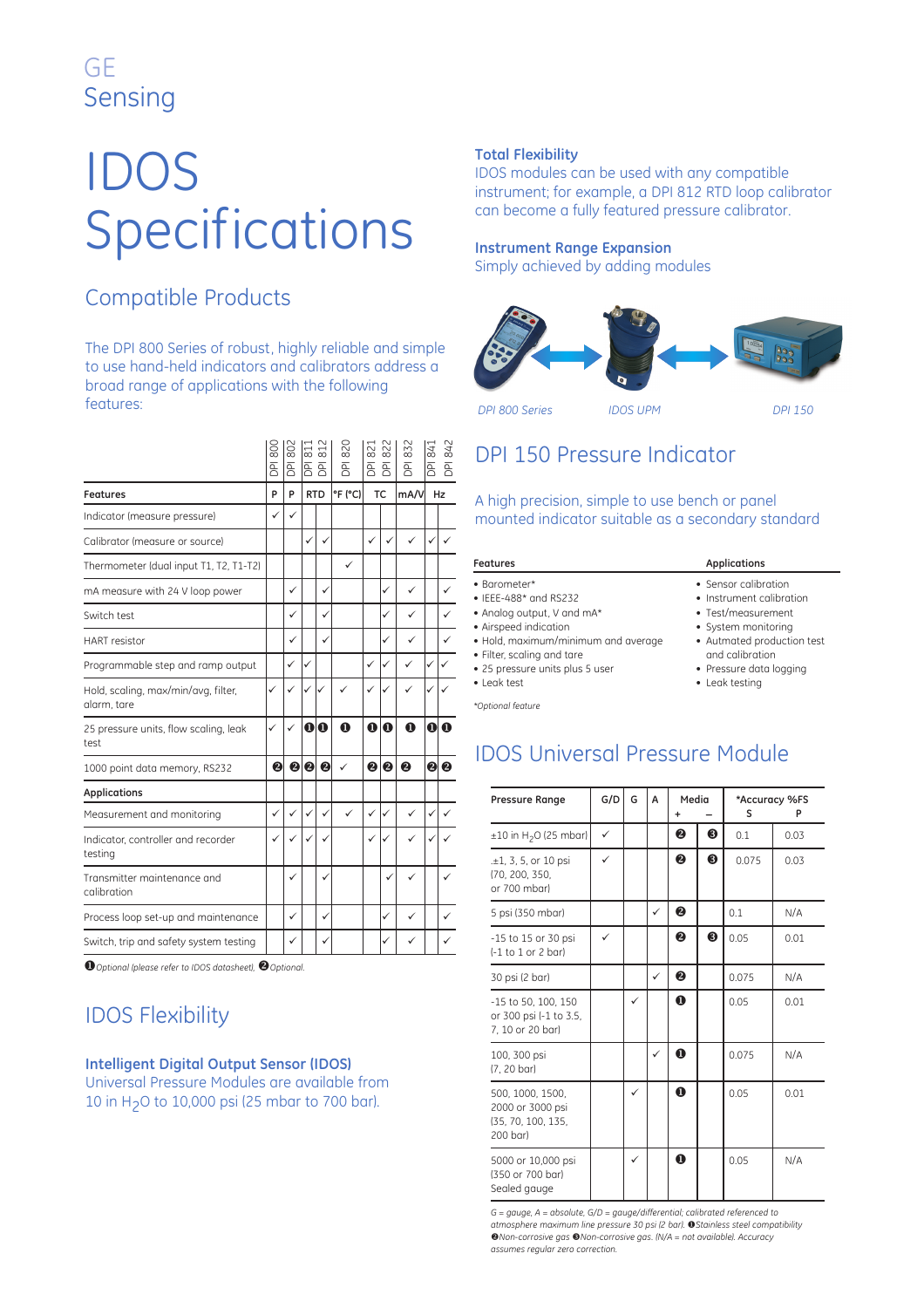# IDOS Specifications

#### **\*IDOS UPM\_S Standard Accuracy**

Total accuracy including calibration uncertainty, operation over 32°F to 122°F (0°C to 50°C) and one year stability. Negative calibration included.

#### **\*IDOS UPM\_P Premier Accuracy**

Precision over 65°F to 82°F (18°C to 28°C), for operation from 41°F to 113°F (5°C to 45°C) 0.014% full scale (FS), 0.075% for ranges 10 in  $H<sub>2</sub>O$  to 10 psi (25 to 700 mbar)

Stability 0.01% reading/year (0.03% for ranges 10 in H<sub>2</sub>O to 5 psi (25 to 350 mbar)

Calibration uncertainty 50 ppm of reading. Negative calibration optional

#### **Overpressure (maximum transient/intermittent pressure)**

5 psi (350 mbar) and below 4 x FS 10 to 10,000 psi (700 mbar to 700 bar) 2 x FS Maximum working pressure: 1.1 x FS

#### **Pressure Connections**

G 1/8 female; M5 reference on G ranges above 30 psi (2 bar) 1/8 NPT female; 10-32 UNF reference on G ranges above 30 psi (2 bar)

#### **Electrical Connection**

3 ft (1 m) cable with locking instrument connector

#### **Operating Temperature**

14°F to 122°F (-10°C to 50°C)

#### **Storage Temperature**

-4°F to 158°F (-20°C to 70°C)

**Humidity** 0 to 90% non-condensing, Def Stan 66-31, 8.6 Cat III

**Shock and Vibration** BS EN61010:2001. Def Stan 66-31, 8.18 and 8.6 Cat III.

**EMC** BS EN61326-1:1998 + A2:2001

**Safety** Electrical BS EN61010:2001. PED, Class SEP. CE marked.

#### **Size (l x w x h) and Weight**

5 in (maximum) x 2.3 in x 1.7 in (130 mm x 60 mm x 45 mm), .53 to .71 lbs (240 to 325 g)

### **Options**

#### **(A) Negative Calibration**

UPM P module ranges 300 psi (20 bar) and below.

*Please refer to pressure range table for ranges and accuracies.*

## Ordering Information

Please state the model number IDOS UPM S for the standard accuracy version or IDOS UPM P for the premier accuracy version followed by the range, G/D, G or A and G 1/8 female or 1/8 NPT female.

Supporting Services (order as separate items)

*Each unit is supplied with calibration certificate and user guide.*

## Related Products

GE is a world leader in the design and manufacture of pressure, temperature and electrical field calibrators, laboratory/workshop calibration equipment and pressure sensors.

### Supporting Services

Our highly trained staff can support you, no matter where you are in the world. We can provide training, nationally accredited calibration - both initially and at periodic intervals - extended warranty terms and even rental of portable or laboratory calibrators. Further details can be found in www.gesensing.com/productservices/service.htm